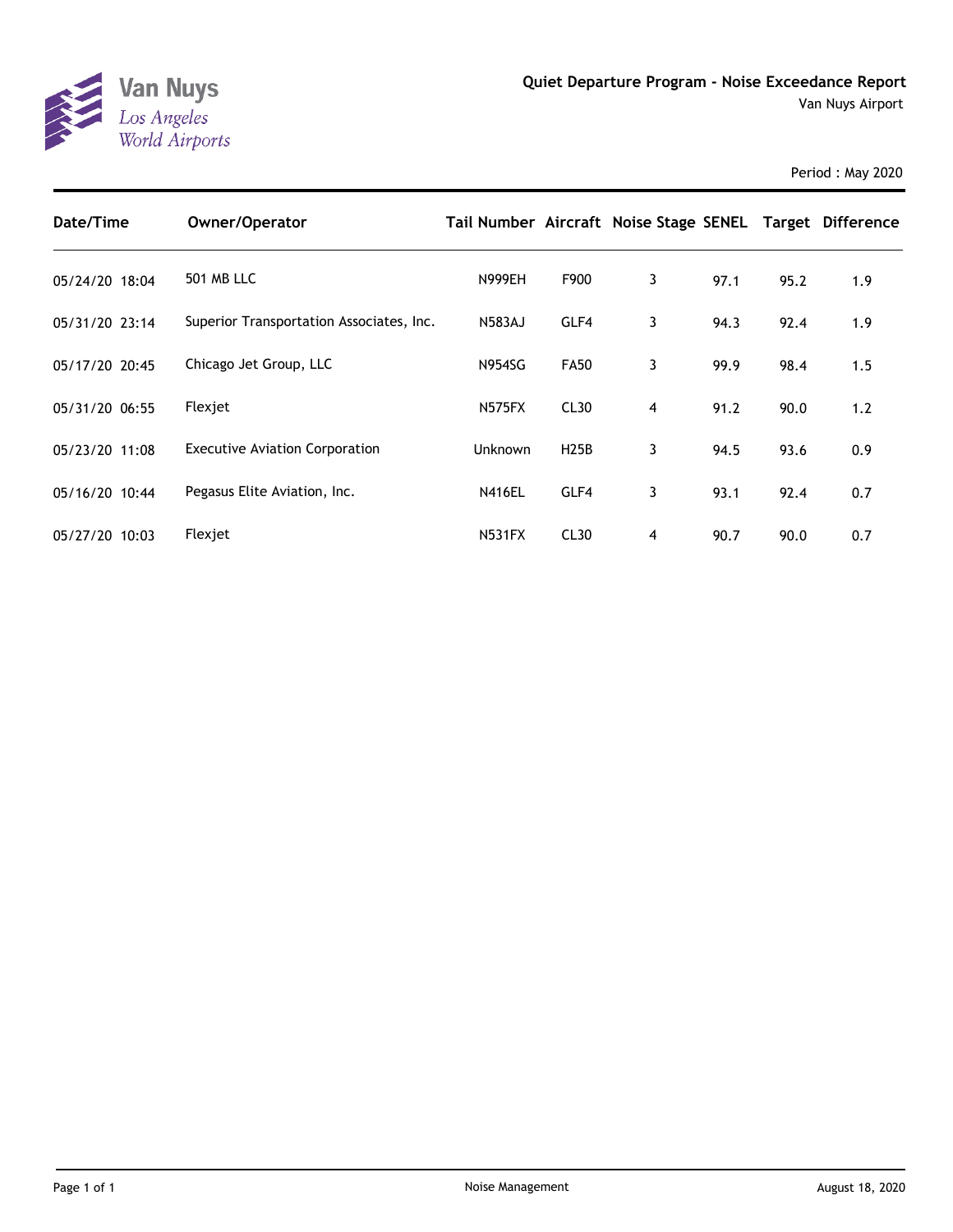

| Owner/Operator                           | <b>Departures Exceeding</b><br><b>Target Noise Level</b> | <b>Total Southbound</b><br><b>Jet Departures</b> |
|------------------------------------------|----------------------------------------------------------|--------------------------------------------------|
| Flexjet                                  | $\mathbf{2}$                                             | 51                                               |
| <b>501 MB LLC</b>                        | $\mathbf 1$                                              | $\mathbf{1}$                                     |
| <b>Executive Aviation Corporation</b>    | 1                                                        | 1                                                |
| Chicago Jet Group, LLC                   | 1                                                        | 3                                                |
| Pegasus Elite Aviation, Inc.             |                                                          | 3                                                |
| Superior Transportation Associates, Inc. | 1                                                        | 15                                               |
| Acabel, LLC                              | 0                                                        | 1                                                |
| <b>ACI Jet</b>                           | 0                                                        |                                                  |
| ACM Aviation Services, Inc.              | 0                                                        |                                                  |
| Aero Air, LLC                            | 0                                                        |                                                  |
| Aircharters Worldwide, Inc.              | 0                                                        |                                                  |
| Aircraft Holding and Leasing, LLC        | 0                                                        |                                                  |
| Aircraft Management Solutions, LLC       | 0                                                        |                                                  |
| <b>Allegiance Aviation Services</b>      | 0                                                        |                                                  |
| AMERICAN ROADWAYS TWO LLC                | 0                                                        |                                                  |
| <b>AUTOMATIC PRESS LLC</b>               | 0                                                        |                                                  |
| Aviation Consultants, Inc.               | 0                                                        |                                                  |
| Axella 2, LLC                            | 0                                                        |                                                  |
| <b>Baron Partners LLC</b>                | 0                                                        |                                                  |
| BOMBARDIER BUSINESS JET SOLUTIONS Inc.   | 0                                                        |                                                  |
| Bright Premier Air Team, LLC             | 0                                                        |                                                  |
| <b>BSI Holdings II, LLC</b>              | 0                                                        |                                                  |
| <b>BUCKEYE TERMINALS LLC</b>             | 0                                                        |                                                  |
| Business Jet Managers, Inc.              | 0                                                        |                                                  |
| C Dot Aviation, LLC                      | 0                                                        |                                                  |
| <b>CAPPY LEASING LLC</b>                 | 0                                                        |                                                  |
| <b>CENTENNIAL FLIGHT CENTRE Ltd</b>      | 0                                                        |                                                  |
| <b>Central Management Services</b>       | 0                                                        |                                                  |
| CGW Southeast Management X, LLC          | 0                                                        |                                                  |
| CH Management Services, LLC              | 0                                                        |                                                  |
| Charter One, Inc.                        | 0                                                        |                                                  |
| Chicago Exotic Car Collection, LLC       | 0                                                        | 1                                                |
| <b>CIRRUS DESIGN CORP</b>                | 0                                                        | 1                                                |
| CIT2000X LLC                             | 0                                                        |                                                  |
| <b>CKE Associates, LLC</b>               | 0                                                        |                                                  |
| <b>CLAYTON MOUNTAIN ENERGY LLC</b>       | 0                                                        |                                                  |
| COMAIR Inc.                              | 0                                                        |                                                  |
| <b>COMPUTER SCIENCES CORP</b>            | 0                                                        |                                                  |
| Concierge U, Ltd.                        | 0                                                        | 1                                                |
| Craig Air, LLC                           | 0                                                        | 1                                                |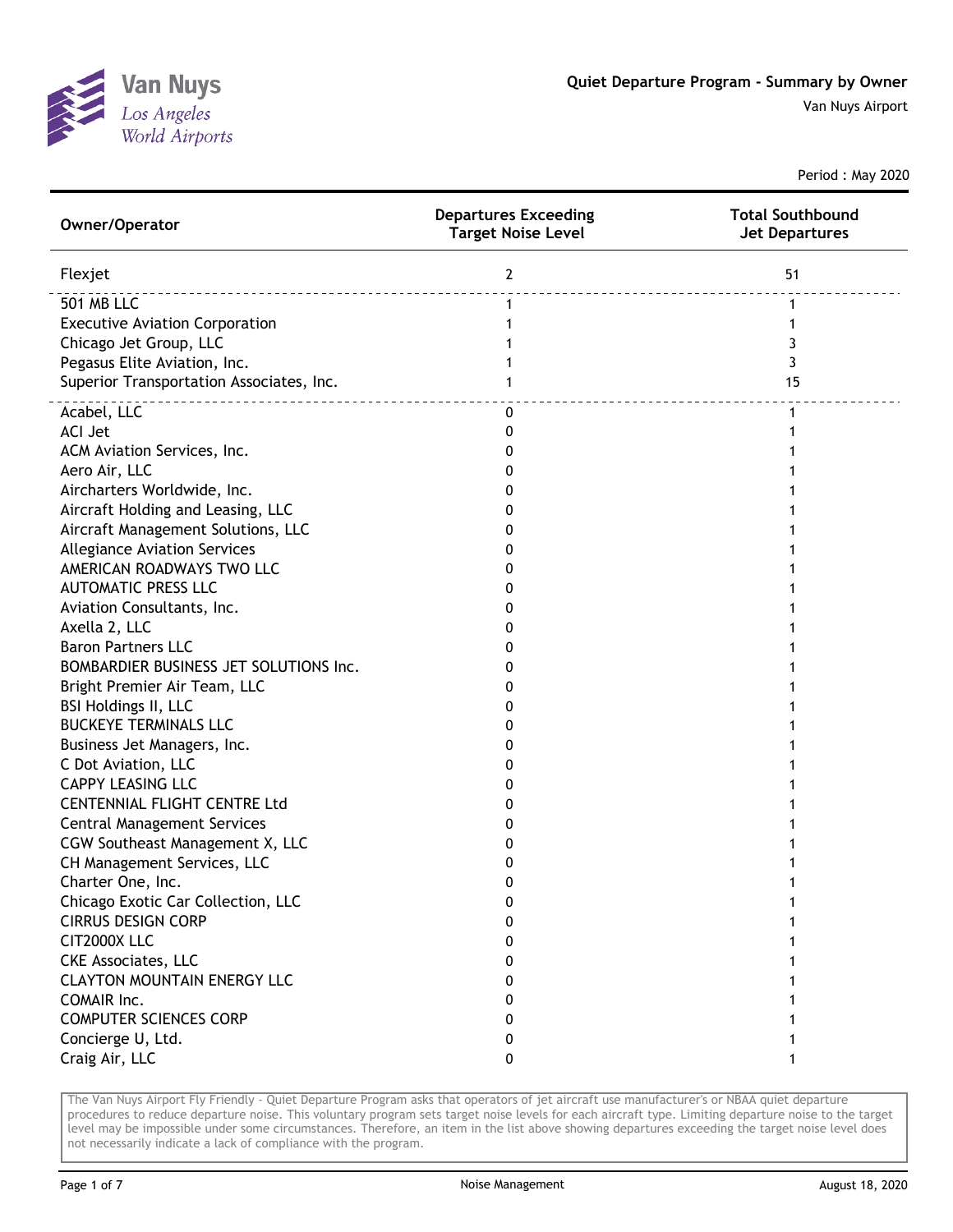

| Owner/Operator                             | <b>Departures Exceeding</b><br><b>Target Noise Level</b> | <b>Total Southbound</b><br><b>Jet Departures</b> |
|--------------------------------------------|----------------------------------------------------------|--------------------------------------------------|
| Cutter Aviation, Inc.                      | 0                                                        |                                                  |
| DeBartolo Property Group Flight Department | 0                                                        |                                                  |
| Delux Public Charter, LLC                  | 0                                                        |                                                  |
| Dorato Jets, LLC                           | 0                                                        |                                                  |
| EAL Leasing, Inc.                          | 0                                                        |                                                  |
| Erin Air, Inc.                             | 0                                                        |                                                  |
| Exclusive Jets, LLC                        | 0                                                        |                                                  |
| ExecuJet Middle East Co., LLC              | 0                                                        |                                                  |
| Executive Jet Management                   | 0                                                        |                                                  |
| <b>FE X 147 LLC</b>                        | 0                                                        |                                                  |
| Franklin-Templeton Travel, Inc.            | 0                                                        |                                                  |
| FTG ASSETS LLC                             | 0                                                        |                                                  |
| G200-116 LLC                               | 0                                                        |                                                  |
| Gama Aviation, LLC                         | 0                                                        |                                                  |
| <b>GARRIOTT ROBERT</b>                     | 0                                                        |                                                  |
| <b>GED JET LLC</b>                         | 0                                                        |                                                  |
| <b>GOLD RUSH VENTURES LLC</b>              | 0                                                        |                                                  |
| Golden State Jet, LLC                      | 0                                                        |                                                  |
| Grande Aviation, LLC                       | 0                                                        |                                                  |
| <b>GRECH AIR LLC</b>                       | 0                                                        |                                                  |
| GTC Aviation, LLC                          | 0                                                        |                                                  |
| <b>GUINN CORP</b>                          | 0                                                        |                                                  |
| Gulfstream Aerospace Corp                  | 0                                                        |                                                  |
| <b>Gulfstream Aerospace Corporation</b>    | 0                                                        |                                                  |
| Haas Automation, Inc.                      | 0                                                        |                                                  |
| <b>Harbourton Enterprises</b>              | 0                                                        |                                                  |
| HARPER CATTLE AVIATION LLC                 | 0                                                        |                                                  |
| Helidosa Aviation Group                    | 0                                                        |                                                  |
| <b>IAL CORP</b>                            | 0                                                        |                                                  |
| ICMC IDAHO LLC                             | 0                                                        |                                                  |
| Int'l Union of Operating Engineers         | 0                                                        |                                                  |
| Irongate Air, LLC                          | 0                                                        |                                                  |
| IRV GUINN CONSTRUCTION                     | 0                                                        |                                                  |
| JAYA AIR LLC                               | 0                                                        |                                                  |
| Jet Aviation                               | 0                                                        |                                                  |
| Jet Equity Group                           | 0                                                        |                                                  |
| Jet Linx Aviation LLC                      | 0                                                        |                                                  |
| Jet Methods                                | 0                                                        |                                                  |
| Jetran                                     | 0                                                        |                                                  |
| JetReady                                   | 0                                                        |                                                  |
| JetsPlus                                   | 0                                                        |                                                  |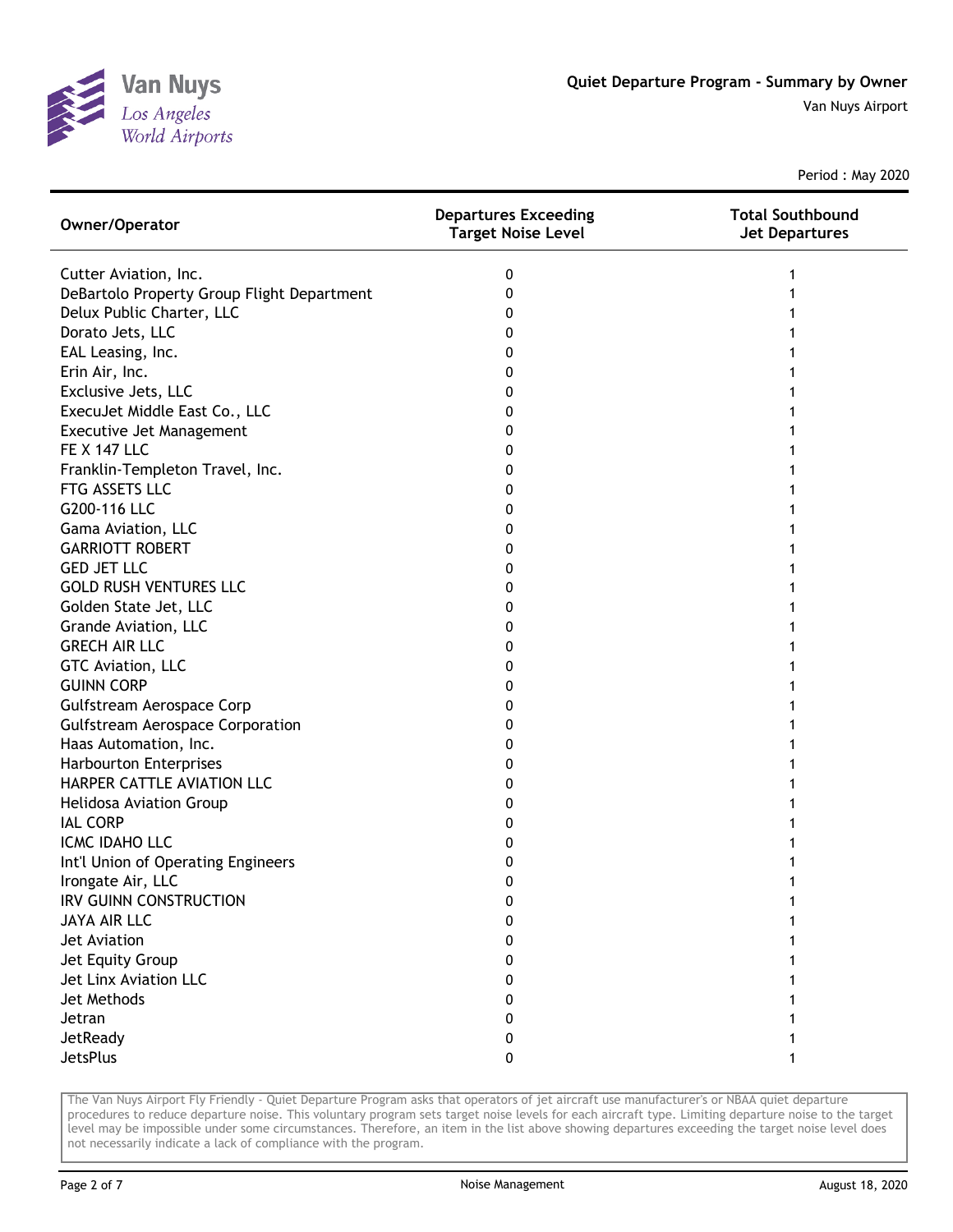

| Owner/Operator                       | <b>Departures Exceeding</b><br><b>Target Noise Level</b> | <b>Total Southbound</b><br><b>Jet Departures</b> |
|--------------------------------------|----------------------------------------------------------|--------------------------------------------------|
| Kid Ina Korner 2, LLC                | 0                                                        |                                                  |
| Kolob Canyons Air Services           | 0                                                        |                                                  |
| L & G Aviation, LLC                  | 0                                                        |                                                  |
| LCB Air, LLC                         | 0                                                        |                                                  |
| Leonard Green & Partners, L.P.       | 0                                                        |                                                  |
| Levi Ray & Shoup Inc                 | 0                                                        |                                                  |
| LFG Services Pty, Ltd.               | 0                                                        |                                                  |
| Loacker, John R.                     | 0                                                        |                                                  |
| Macair, Inc.                         | 0                                                        |                                                  |
| Mannings Aircraft Management Service | 0                                                        |                                                  |
| MARINELLI PAUL T TRUSTEE             | 0                                                        |                                                  |
| Maroon Creek Holdings, LLC           | 0                                                        |                                                  |
| MassMutual Asset Finance, LLC        | 0                                                        |                                                  |
| Mayo Aviation Inc                    | 0                                                        |                                                  |
| Mike Post Productions, Inc.          | 0                                                        |                                                  |
| Millbrook Air                        | 0                                                        |                                                  |
| MMB Aircraft Leasing, LLC            | 0                                                        |                                                  |
| <b>MUSTANG AVIATION LLC</b>          | 0                                                        |                                                  |
| Myco Industries, Inc.                | 0                                                        |                                                  |
| N501GG LLC                           | 0                                                        |                                                  |
| N560JZ LLC                           | 0                                                        |                                                  |
| N740CJ, LLC                          | 0                                                        |                                                  |
| NantWorks, LLC                       | 0                                                        |                                                  |
| NETJETS AVIATION Inc.                | 0                                                        |                                                  |
| <b>NGHEY LLC</b>                     | 0                                                        |                                                  |
| <b>NTBB LLC</b>                      | 0                                                        |                                                  |
| <b>Oakmont Corporation</b>           | 0                                                        |                                                  |
| Oriole Capital, LLC                  | 0                                                        |                                                  |
| Oynx Jet Group                       | 0                                                        |                                                  |
| Paramount Pictures Corporation       | 0                                                        |                                                  |
| Pilgrim Air 2, LLC                   | 0                                                        |                                                  |
| Pinnacle Aviation, Inc.              | 0                                                        |                                                  |
| Plane 4070, LLC                      | 0                                                        |                                                  |
| PRODUCTIVITY STRATEGIES LLC          | 0                                                        |                                                  |
| R. Consulting & Sales, Inc.          | 0                                                        |                                                  |
| Radial Services, LLC                 | 0                                                        |                                                  |
| Regency Air, LLC                     | 0                                                        |                                                  |
| Saturn Aviation, Inc.                | 0                                                        |                                                  |
| SC Aviation Inc                      | 0                                                        |                                                  |
| Scott, D. Gregory                    | 0                                                        |                                                  |
| SIMON WILLIAM SCOTT                  | 0                                                        |                                                  |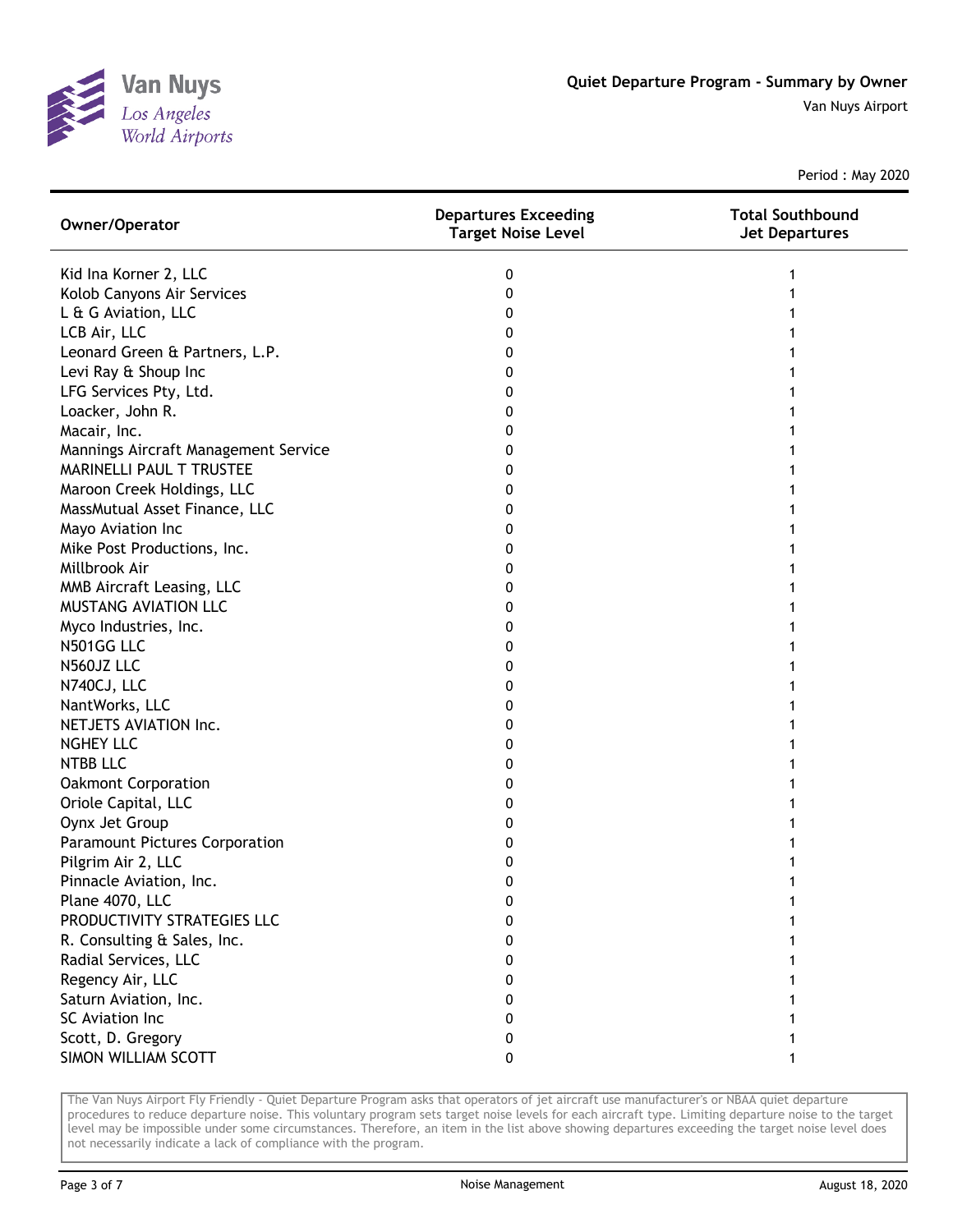

| Owner/Operator                                | <b>Departures Exceeding</b><br><b>Target Noise Level</b> | <b>Total Southbound</b><br><b>Jet Departures</b> |
|-----------------------------------------------|----------------------------------------------------------|--------------------------------------------------|
| <b>STR Holdings, LLC</b>                      | 0                                                        |                                                  |
| Summit Aviation, Inc                          | 0                                                        |                                                  |
| SUMMIT CAPITAL PARTNERS AVIATION SERVICES LLC | 0                                                        |                                                  |
| Sunset Aviation, LLC                          | 0                                                        |                                                  |
| TAG Aviation S.A.                             | 0                                                        |                                                  |
| Talon Air, Inc.                               | 0                                                        |                                                  |
| Tango Air, Inc.                               | 0                                                        |                                                  |
| <b>TAYLOR AIR LLC</b>                         | 0                                                        |                                                  |
| <b>TOWER THREE LLC</b>                        | 0                                                        |                                                  |
| Traffic Management, Inc.                      | 0                                                        |                                                  |
| Travel Management Company Limited             | 0                                                        |                                                  |
| TRITON ONE LLC                                | 0                                                        |                                                  |
| TVPX AIRCRAFT SOLUTIONS INC                   | 0                                                        |                                                  |
| TVPX ARS INC TRUSTEE                          | 0                                                        |                                                  |
| VAIR JETS PARTNERS LLC                        | 0                                                        |                                                  |
| Vision Maximus, LLC                           | 0                                                        |                                                  |
| VMD Aviation, LLC                             | 0                                                        |                                                  |
| Western Jet Aviation, Inc.                    | 0                                                        |                                                  |
| Westways, LLC                                 | 0                                                        |                                                  |
| <b>WILMINGTON TRUST CO TRUSTEE</b>            | 0                                                        |                                                  |
| Woody in the Sky with Diamonds, LLC           | 0                                                        |                                                  |
| WORLD AIRWAYS Inc.                            | 0                                                        |                                                  |
| <b>WORTHETT LLC</b>                           | 0                                                        |                                                  |
| AC Aviation Services, LLC                     | 0                                                        | 2                                                |
| Air Kaitar, LLC                               | 0                                                        | 2                                                |
| A-Ron Resources, LLC                          | 0                                                        | 2                                                |
| <b>BCHJET1 LLC</b>                            | 0                                                        | 2                                                |
| <b>Bluelink Jets AB</b>                       | 0                                                        | 2                                                |
| Century Jets                                  | 0                                                        | 2                                                |
| Chicago Jet Group LLC                         | 0                                                        | 2                                                |
| CI Jets                                       | 0                                                        | 2                                                |
| Clay Lacy Aviation Inc                        | 0                                                        | 2                                                |
| Cove Aviation Partners, LLC                   | 0                                                        | 2                                                |
| Desert Jet, LLC                               | 0                                                        | 2                                                |
| Edgewood Properties, Inc.                     | 0                                                        | 2                                                |
| ExecuJet Europe AG                            | 0                                                        | 2                                                |
| Friedkin Aviation, Inc.                       | 0                                                        | 2                                                |
| <b>Gama Aviation</b>                          | 0                                                        | 2                                                |
| Green Chair Productions, Inc.                 | 0                                                        | 2                                                |
| Jet Linx Aviation, LLC                        | 0                                                        | 2                                                |
| JET MANAGEMENT EUROPE B.V.                    | 0                                                        | $\mathbf{2}$                                     |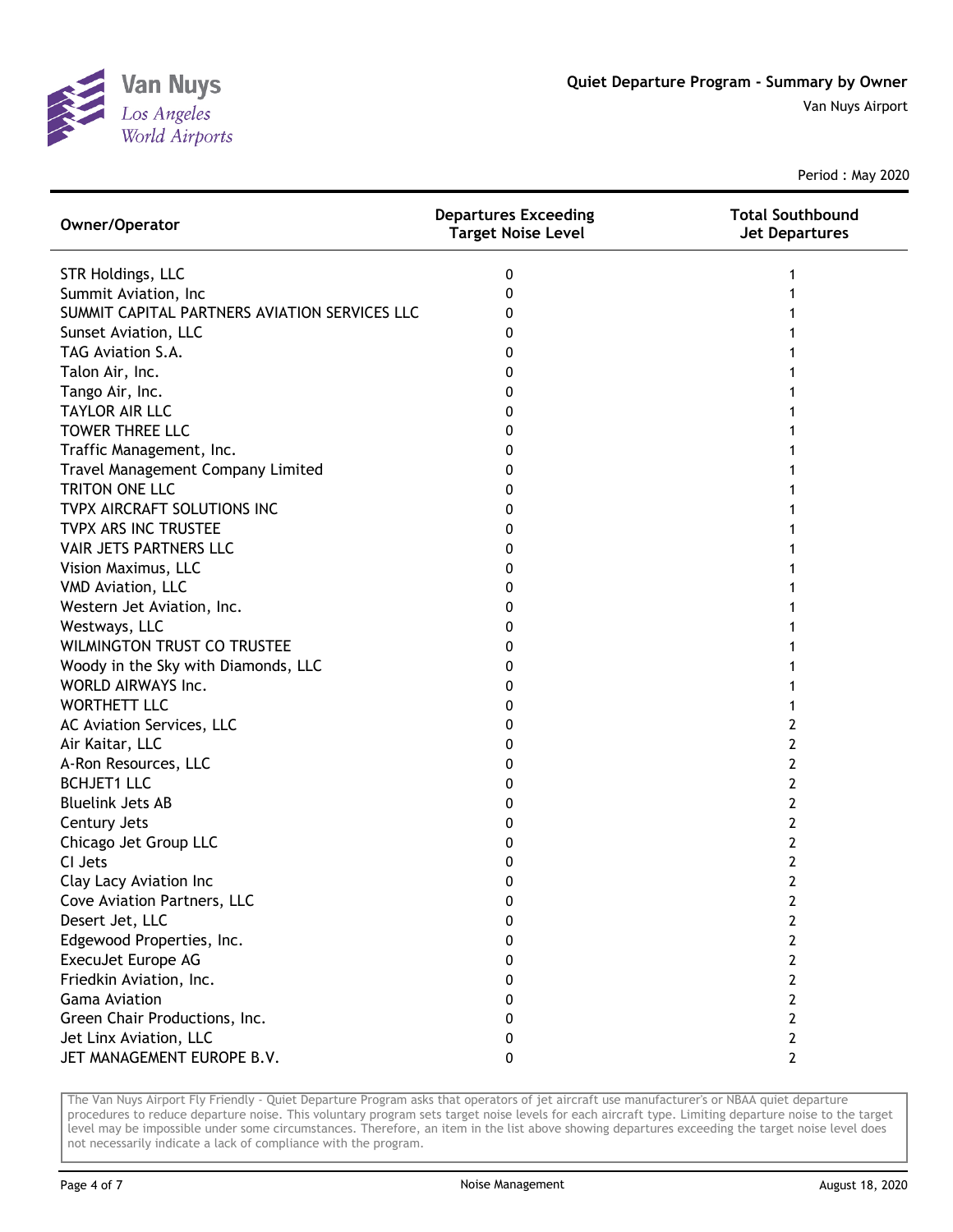

| Owner/Operator                              | <b>Departures Exceeding</b><br><b>Target Noise Level</b> | <b>Total Southbound</b><br><b>Jet Departures</b> |
|---------------------------------------------|----------------------------------------------------------|--------------------------------------------------|
| <b>K5-Aviation GmbH</b>                     | 0                                                        | 2                                                |
| Latitude 33 Aviation LLC                    | 0                                                        | 2                                                |
| Leonard Green & Partners LP                 | 0                                                        | 2                                                |
| Leveled Wings, LLC                          | 0                                                        | 2                                                |
| Lewis Aeronautical, LLC                     | 0                                                        | 2                                                |
| Mach One Air Charters, Inc.                 | 0                                                        | 2                                                |
| McGilvra Management Services, LLC           | 0                                                        | 2                                                |
| Merle Norman Cosmetics, Inc.                | 0                                                        | 2                                                |
| N569BW LLC                                  | 0                                                        | 2                                                |
| <b>NasJet</b>                               | 0                                                        | 2                                                |
| <b>PM Aviation Trust</b>                    | 0                                                        | 2                                                |
| SEJ Air, LLC                                | 0                                                        | 2                                                |
| SK Aviation Partners, LLC                   | 0                                                        | 2                                                |
| Trans-Exec Air Service Inc                  | 0                                                        | 2                                                |
| <b>Wonderful Citrus Aviation</b>            | 0                                                        | 2                                                |
| Air Methods Corp                            | 0                                                        | 3                                                |
| DD251, LLC                                  | 0                                                        | 3                                                |
| <b>Elliott Aviation Flight Services Inc</b> | 0                                                        | 3                                                |
| Excellent Investment, LLC                   | 0                                                        | 3                                                |
| Executive Jet Management, Inc.              | 0                                                        | 3                                                |
| JDR Management, LLC                         | 0                                                        | 3                                                |
| Jet Greene, LLC                             | 0                                                        | 3                                                |
| Leonard Green & Partners, LLC               | 0                                                        | 3                                                |
| <b>MB Airways</b>                           | 0                                                        | 3                                                |
| <b>MC Group</b>                             | 0                                                        | 3                                                |
| McLeod Properties Fontana, LLC              | 0                                                        | 3                                                |
| Midland Financial Company Flight Department | 0                                                        | 3                                                |
| <b>NV510 LLC</b>                            | 0                                                        | 3                                                |
| Omni Air Transport, LLC                     | 0                                                        | 3                                                |
| Planet Nine Private Air, LLC                | 0                                                        | 3                                                |
| Priester Aviation, LLC                      | 0                                                        | 3                                                |
| Regency Air LLC                             | 0                                                        | 3                                                |
| RISE & SHINE AIR LLC                        | 0                                                        | 3                                                |
| <b>Swayer Aviation</b>                      | 0                                                        | 3                                                |
| Trijet Aviation Management, LLC             | 0                                                        | 3                                                |
| Western Airways, Inc.                       | 0                                                        | 3                                                |
| XOJET, Inc.                                 | 0                                                        | 3                                                |
| <b>Cirrus Aviation Services</b>             | 0                                                        |                                                  |
| Clay Lacy Aviation, Inc.                    | 0                                                        |                                                  |
| Global Aviation, Inc.                       | 0                                                        | 4                                                |
| Hollister Aviation, LLC                     | 0                                                        | 4                                                |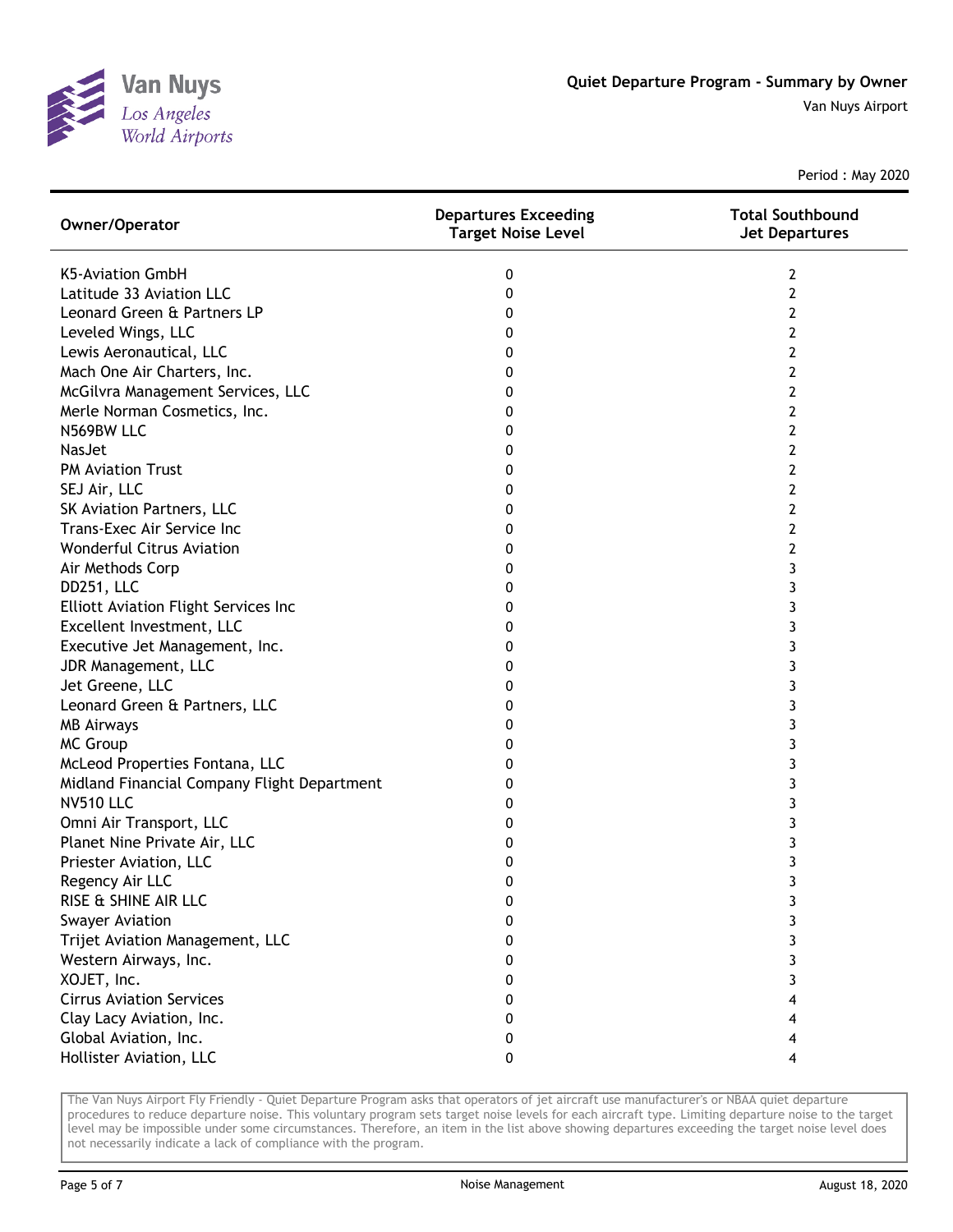

| Owner/Operator                      | <b>Departures Exceeding</b><br><b>Target Noise Level</b> | <b>Total Southbound</b><br><b>Jet Departures</b> |
|-------------------------------------|----------------------------------------------------------|--------------------------------------------------|
| Jet Aviation Flight Services, Inc.  | 0                                                        | 4                                                |
| Pacific Coast Jet, LLC              | $\mathbf{0}$                                             | 4                                                |
| Pacific Legacy, LLC                 | $\mathbf 0$                                              | 4                                                |
| PHENOM HOLDINGS LLC                 | 0                                                        | 4                                                |
| Sky One Holdings, LLC               | 0                                                        | 4                                                |
| TVPX AIRCRAFT SOLUTIONS INC TRUSTEE | $\Omega$                                                 | 4                                                |
| Williams Communities, LLC           | 0                                                        | 4                                                |
| 199ML, LLC                          | $\mathbf{0}$                                             | 5                                                |
| <b>Barkley Services, LLC</b>        | 0                                                        | 5                                                |
| Delta Private Jets                  | 0                                                        | 5                                                |
| Paragon Airways                     | 0                                                        | 5                                                |
| <b>Tutor-Saliba Corporation</b>     | 0                                                        | 5                                                |
| Starjet, Inc.                       | 0                                                        | 6                                                |
| Sun Air Jets, LLC                   | 0                                                        | 7                                                |
| Trans-Exec Air Service, Inc.        | 0                                                        | 7                                                |
| <b>XOJET Aviation, LLC</b>          | 0                                                        | 7                                                |
| Solairus Aviation                   | $\mathbf{0}$                                             | 8                                                |
| <b>Thrive Aviation</b>              | $\mathbf 0$                                              | 8                                                |
| Prime Jet, LLC                      | 0                                                        | 9                                                |
| Sawyer Aviation, LLC                | 0                                                        | 9                                                |
| Jet Edge International              | 0                                                        | 11                                               |
| Mountain Aviation, Inc.             | $\mathbf 0$                                              | 11                                               |
| XCEL Jet Management, Inc.           | 0                                                        | 11                                               |
| Flexjet LLC                         | 0                                                        | 12                                               |
| Pegasus Elite Aviation              | 0                                                        | 14                                               |
| <b>STA Jets</b>                     | 0                                                        | 14                                               |
| Latitude 33 Aviation, LLC           | $\mathbf{0}$                                             | 15                                               |
| E & J Logistics, LLC                | $\mathbf 0$                                              | 17                                               |
| Worldwide Jet Charter, Inc.         | $\mathbf{0}$                                             | 18                                               |
| Dreamline Aviation, LLC             | 0                                                        | 23                                               |
| Silver Air                          | 0                                                        | 27                                               |
| Chrysler Aviation, Inc.             | 0                                                        | 29                                               |
| Clay Lacy Aviation                  | 0                                                        | 32                                               |
| <b>UNKNOWN</b>                      | 0                                                        | 50                                               |
| <b>NetJets</b>                      | 0                                                        | 149                                              |